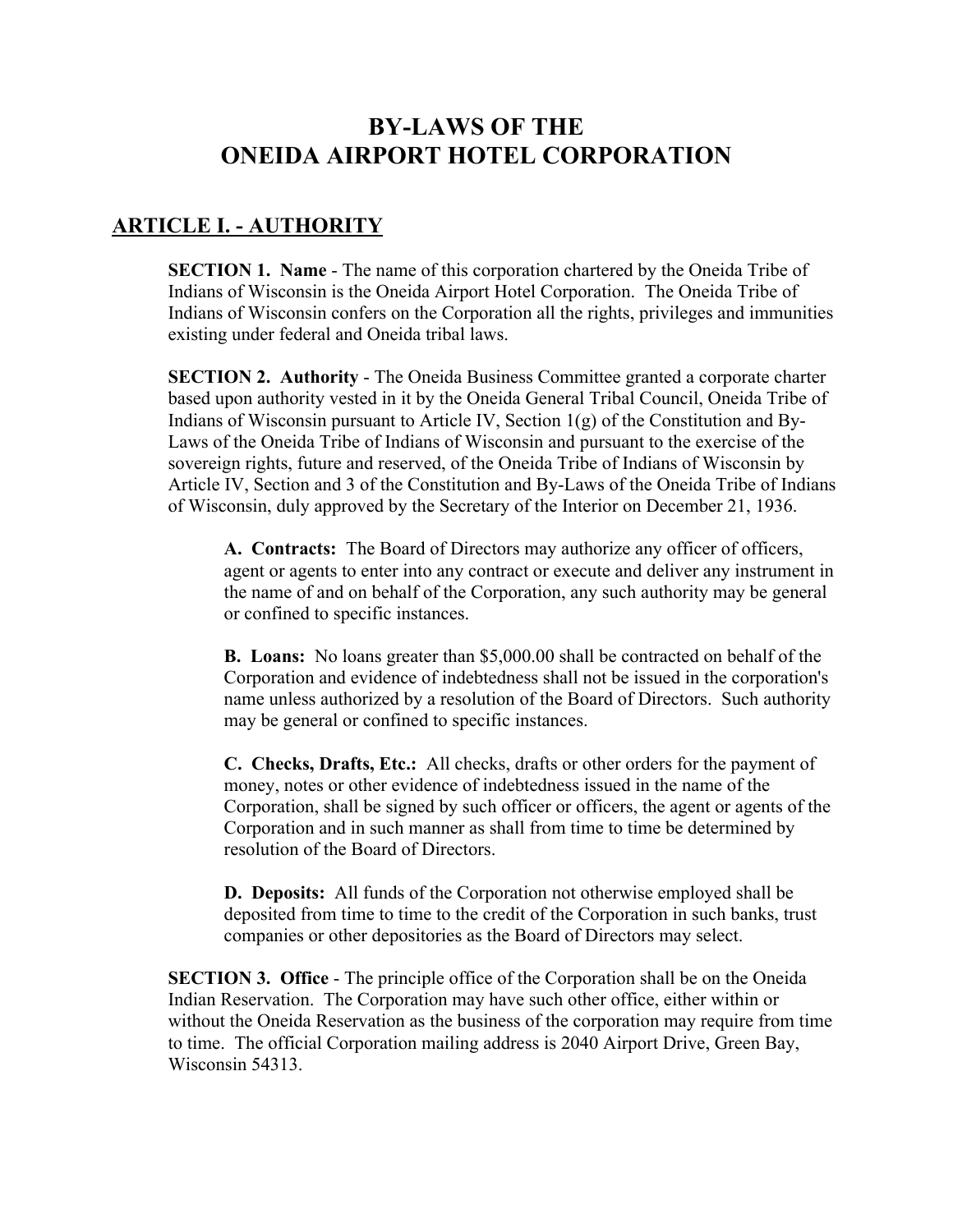### **ARTICLE I. - AUTHORITY continued**

**SECTION 4. Membership** - the Board of Directors shall manage the business and activities of the Corporation. The Board of Directors shall have control and management of the business and activities of the Corporation. The Directors shall in all cases act as a Board. The Directors may adopt such rules and regulations for the conduct of their meetings and the management of the Corporation, as they may deem proper, not inconsistent with law, these By-Laws, the Charter of Incorporation, tribal ordinances and/or the Oneida Tribal Constitution.

**A. Number of Members:** The Board of Directors as established by the Corporate Charter shall consist of five (5) enrolled members of the Oneida Tribe of Indians of Wisconsin.

**B. Board Member Selection:** The membership of the Board shall be selected and appointed by the Oneida Business Committee. The number of nominations for the Board shall not exceed two (2) candidates for each of the five (5) Board positions. When the Board is first established, two members' terms shall be designated to expire in two (2) years, three members' terms shall be designated to expire in four (4) years. Thereafter, the term of office shall be five (5) years for each director.

**1. Election of Officers:** The Board of Directors shall elect all Corporate officers annually at a regular meeting of the Board. If an officer is not elected by the Board at such a meeting, such election shall be held as soon as possible thereafter as may be convenient. Each officer shall hold office until his/her successor has been duly elected and qualified, or until removed as hereinafter provided. The President will be elected for a three (3) year term.

**C. Board Vacancies and Removals:** Any vacancy occurring in the Board of Directors may be filled by the majority vote of the Oneida Business Committee. A Director selected to fill a vacancy shall be appointed for the unexpired term of his/her predecessor in office. One or more directors may be removed with or without cause by majority vote of the Oneida Business Committee. The Board of Directors may adopt By-Laws governing the removal of Corporation Officers for cause, by the Board of Directors.

**D. Resignation:** Any Director may resign his/her office at any time, such resignation to be made in writing and to take effect immediately without acceptance.

**E. Board Structure & Qualifications:** In order to provide the diversity and experience needed to efficiently manage the Corporation, the following structure and qualifications have been set forth: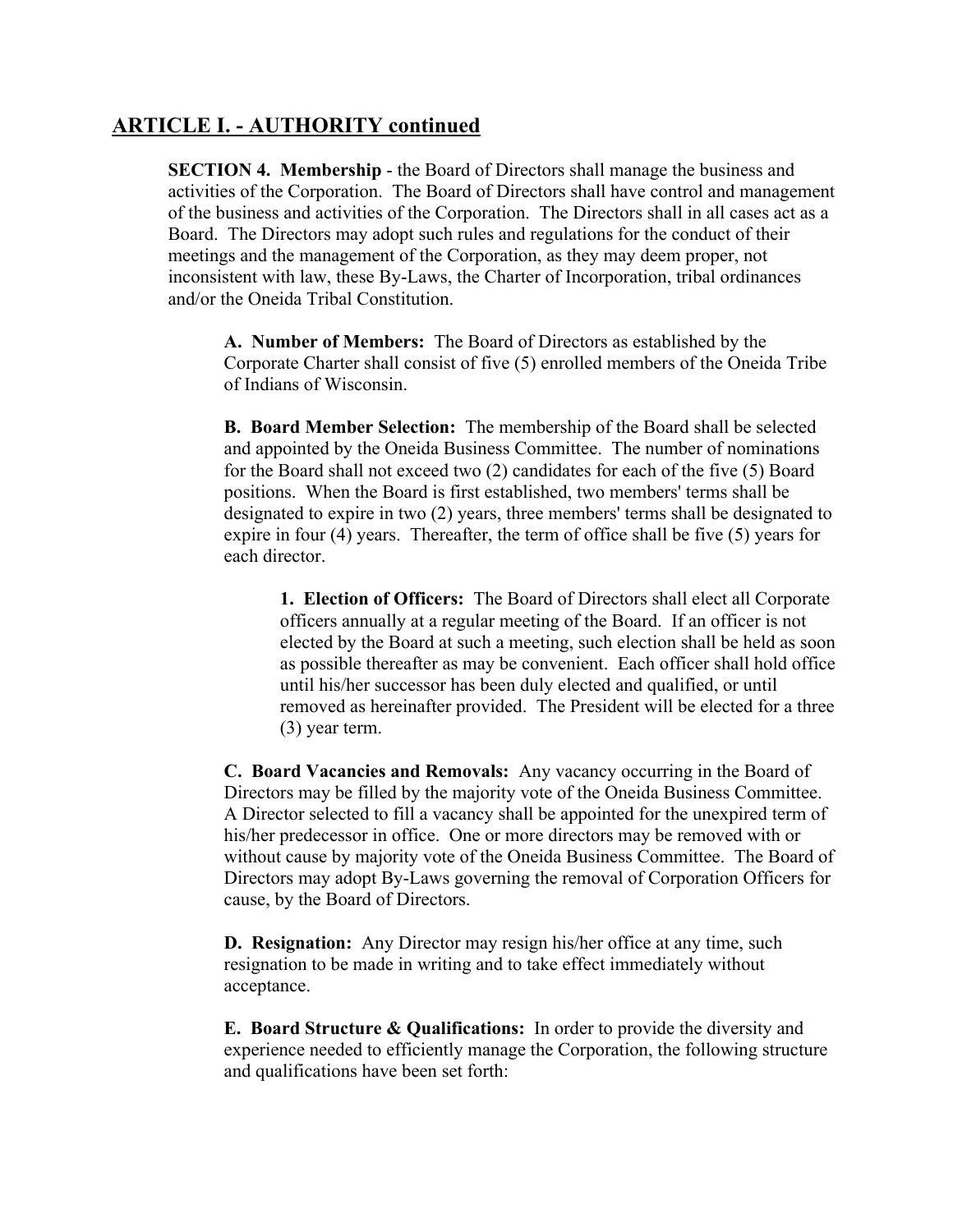## **ARTICLE I. - AUTHORITY continued**

- 1. Each member will have either a bachelor's degree or 5 years of experience in one of the areas of financial, general accounting, law, or business and management experience in the hospitality industry or general business and management procedures.
- 2. One member will be a Business Committee representative assigned as an Ad Hoc member with no voting rights.

All qualified applicants should possess a working knowledge of the Oneida Tribe of Indians of Wisconsin. Vacancies will be advertised in accordance with Tribal policy. The Board of Directors will review all applications and submit 2 recommendations to the Business Committee for approval for each appointment.

## **ARTICLE II. - OFFICERS**

**SECTION 1. Number** - At its annual meeting, The Board of Directors shall appoint from the five members a Chairperson, Vice Chairperson and Secretary/Treasurer. Other officers, assistant officers and agents deemed necessary may be appointed by the Board of Directors.

**SECTION 2. Duties of Officers** - The duties and powers of the officers of the Corporation are those specified in these By-Laws and shall include any additional duties and powers as may be set by resolution of the Board of Directors.

### **A. CHAIRPERSON:**

1. The Chairperson shall preside at all meetings of the Board and may also cast his/her vote on all questions.

2. The Chairperson shall sign and execute all contracts in the name of the Corporation, all deeds, mortgages, notes, drafts, or other orders for the payment of money, or other instruments which the Board of Directors have authorized to be executed, except in cases where the signing and execution of shall be expressly delegated by the Board of Directors to some other officer or agent of the Corporation, or shall be required by law to be otherwise signed or executed.

3. The Chairperson shall cause all books, reports, statements and certificates to be properly kept and filed as required by law.

4. The Chairperson shall enforce these By-Laws and perform all duties as may be prescribed by the Board of Directors from time to time.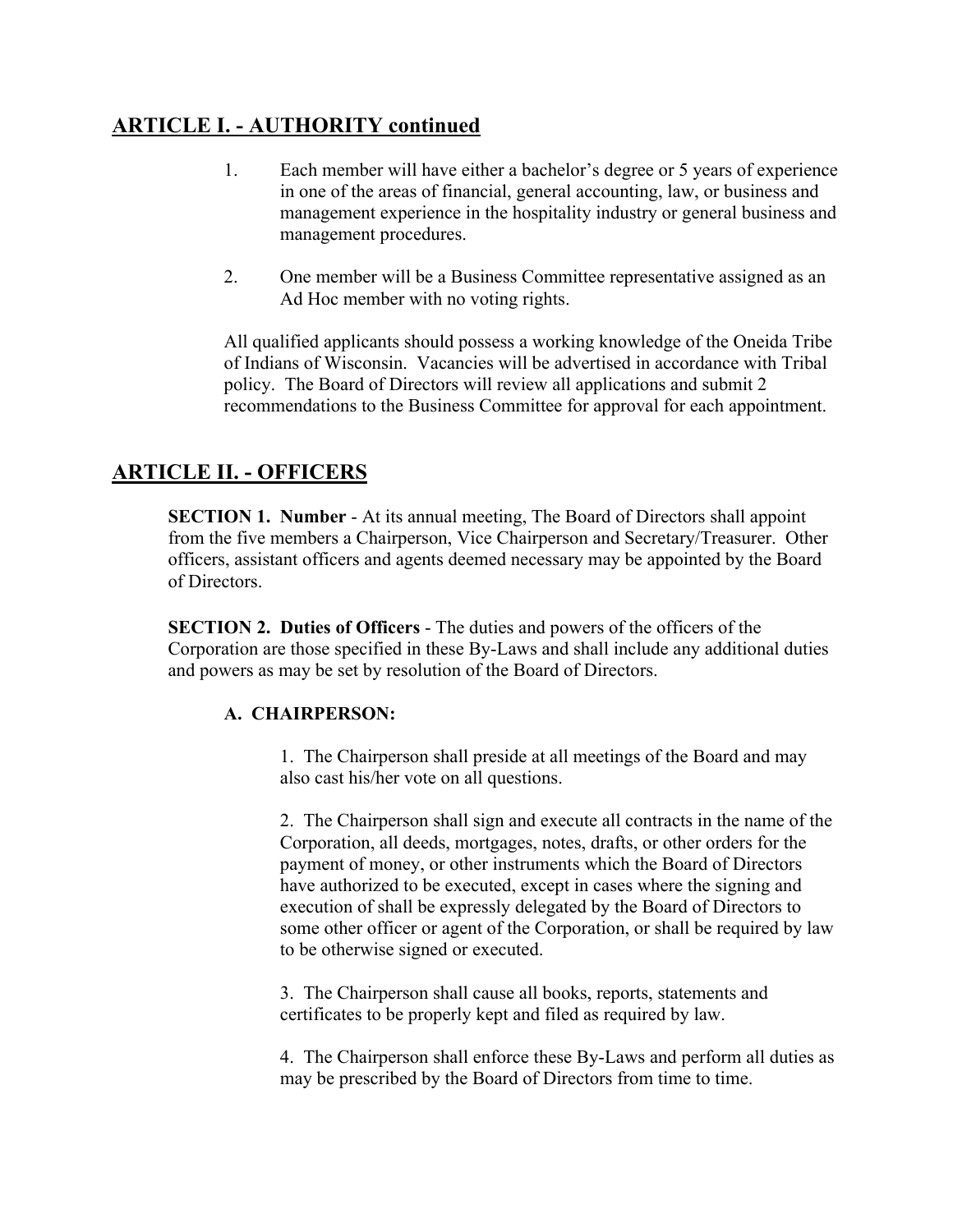### **ARTICLE II. - OFFICERS continued**

#### **B. VICE CHAIRPERSON:**

1. In the absence of the Chairperson, the Vice Chairperson shall perform the duties of the Chairperson, and when so acting, shall have all the powers to be subject to all the responsibilities of the office of the Chairperson. The Vice Chairperson shall perform such other duties and have such other powers as from time to time may be assigned to him/her by the Board of Directors or Chairperson.

#### **C. SECRETARY/TREASURER:**

1. The Secretary/Treasurer shall keep the minutes of the meetings of the Board of Directors in an appropriate book set aside and used exclusively for such purpose.

2. The Secretary/Treasurer shall be responsible for giving notice of special meetings of the Board of Directors.

3. The Secretary/Treasurer shall be the custodian of the records and seal of the Corporation and shall affix the seal on corporate papers when required.

4. The Secretary/Treasurer shall attest the execution of instruments on behalf of the Corporation by a proper officer thereof, and shall affix the corporate seal to such instruments on behalf of the Corporation.

5. The Secretary/Treasurer shall attend all correspondence and present to the Board of Directors at its meetings all official communications received by the Secretary.

6. The Secretary/Treasurer shall perform all duties incident to the office of the Secretary/Treasurer and such other duties as from time to time may be assigned by the Chairperson or by the Board of Directors.

7. The Secretary/Treasurer shall take care and custody of and be responsible for all funds and securities of the Corporation, and shall deposit such funds and securities in the name of the Corporation in such banks, trust companies or other depositories as shall be designated by the Board of Directors.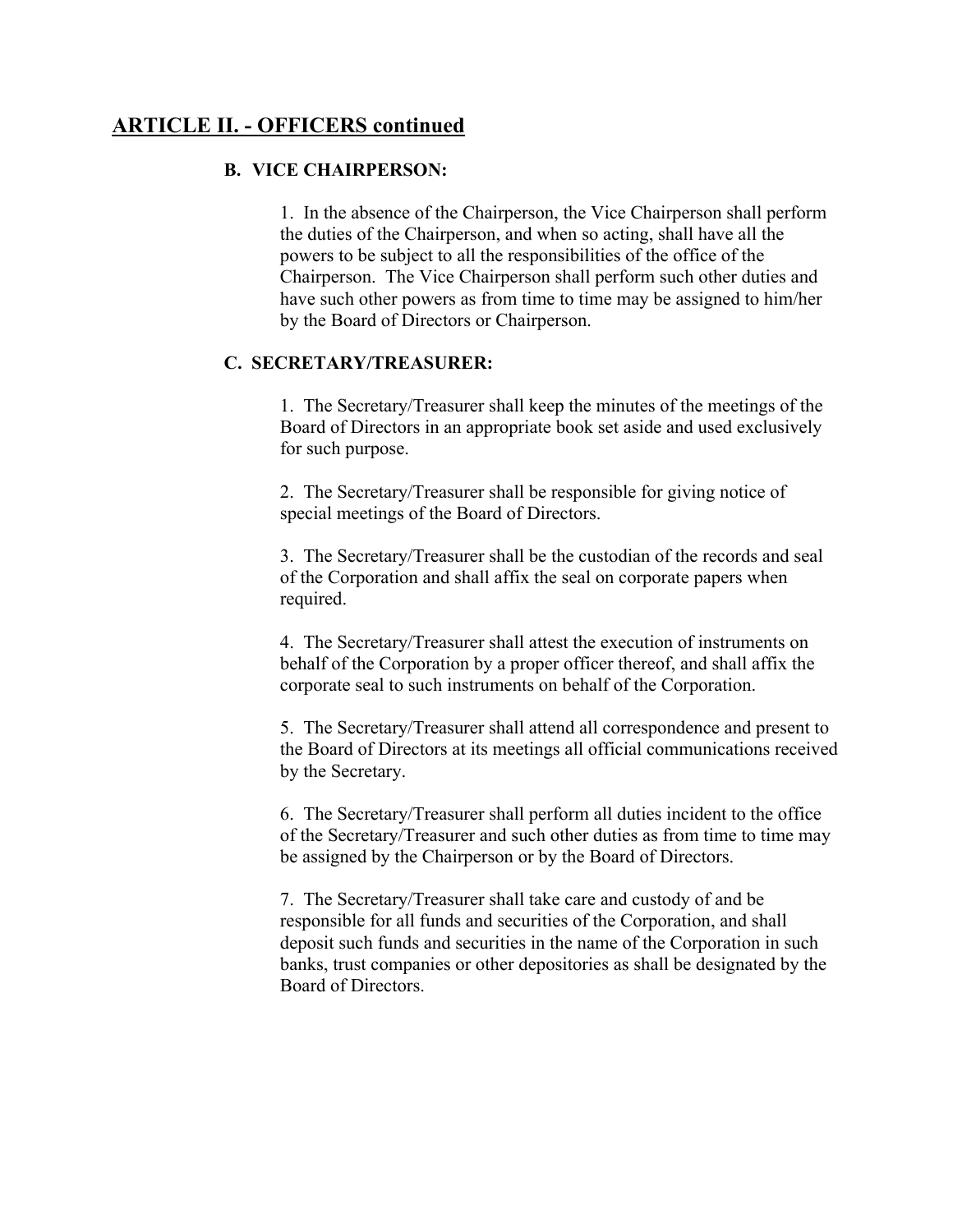### **ARTICLE II. - OFFICERS continued**

8. Subject to banking resolutions adopted by the Board of Directors, the Secretary/Treasurer shall make, sign and endorse in the name of the Corporation all checks, drafts, notes and other orders for the payment of money, and pay out and dispose of such under the direction of the Chairperson or the Board of Directors.

9. The Secretary/Treasurer shall keep at the principle office of the Corporation accurate books of account of all its business transactions and shall at all reasonable hours exhibit books and accounts to any director upon application at the office of the Corporation during business hours.

10. A report shall be rendered by the Secretary/Treasurer of the condition of the finances of the corporation at each regular meeting of the Board of Directors and at such times as shall be required to the Secretary/Treasurer.

11. If required by the Board of Directors, the Secretary/Treasurer shall give such bond, as the Board shall determine appropriate for the faithful performance of the duties of the Secretary/Treasurer.

**D. Other Officers:** Other officers shall perform such duties and have such powers as may be assigned to them by the Board of Directors. Assistant secretaries and assistant treasurers, in general, shall perform such duties as shall be assigned to them by the Secretary/Treasurer, or by the Chairperson or Board of Directors.

1. Corporate President - The Corporate President shall be the principle executive officer of the Corporation and shall supervise and control all of the business activities of the Corporation.

2. The Corporate President shall present an annual report of the condition of the business of the Corporation to the Board of Directors.

3. The Corporate President shall appoint, discharge and fix the compensation of all employees and agents of the Corporation other than the duly appointed officers by the Board of Directors, subject to approval of the Board of Directors.

**SECTION 3. Vacancies of Officers** - All vacancies in any office shall be filled promptly by the Board of Directors, either at regular meetings or at a meeting specially called for that purpose.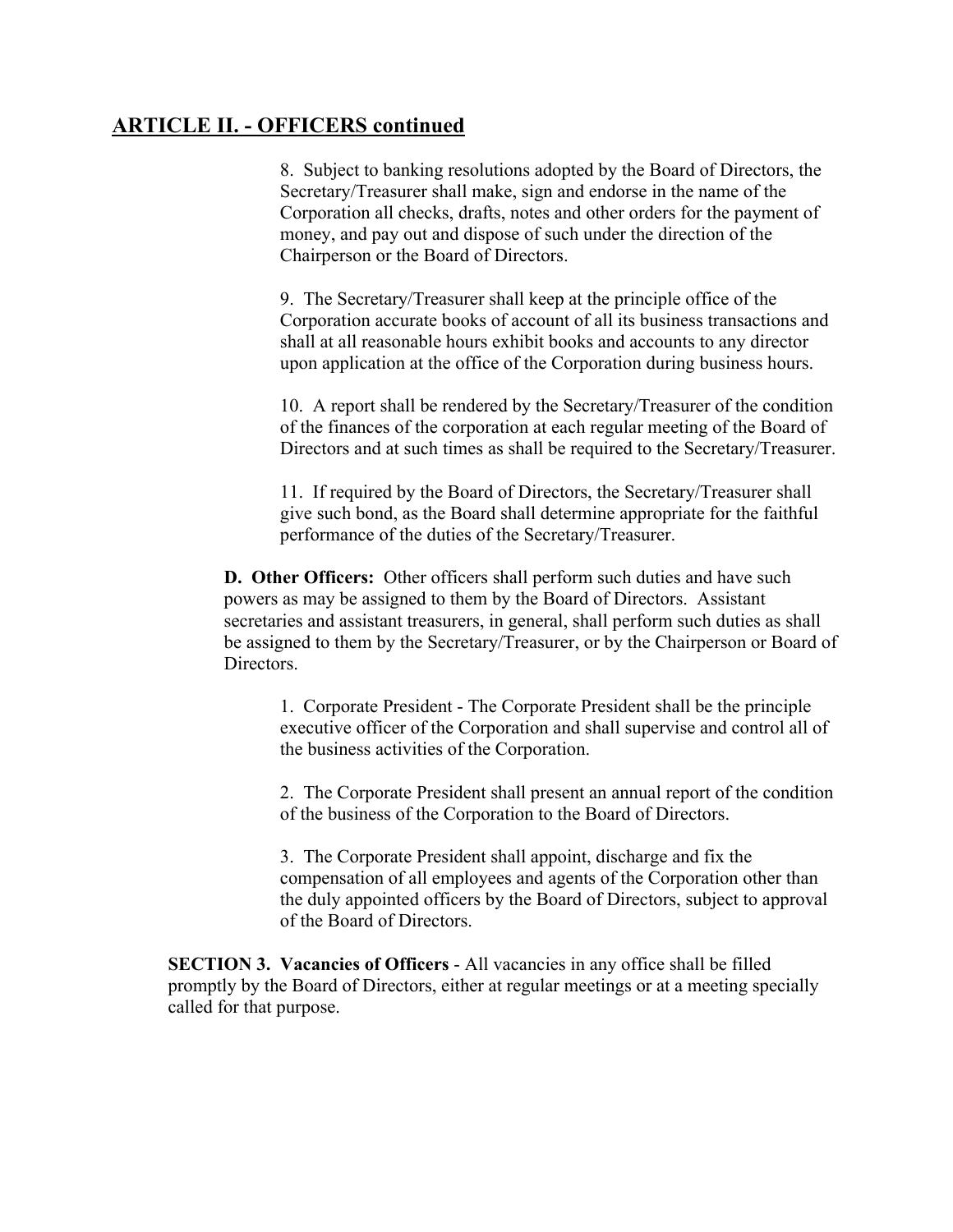### **ARTICLE II. - OFFICERS continued**

**SECTION 4. Removal** - Any officer of the corporation may be removed by a majority of the Board, with cause, when in the judgment of the Board, it would be in the best interest of the corporation. Such removal shall be without prejudice to the contract rights, if any, of the person removed.

**SECTION 5. Compensation of Officers** - The officers shall receive such salary or compensation as may be fixed by the Board of Directors. No officers shall be prevented from receiving compensation by reason of the fact that he/she is also a director of the Corporation.

**SECTION 6. Indemnification** - The Corporation shall indemnify any director, officer or former director or officer of the Corporation, against expenses actually and reasonably incurred by him/her in the connection with the defense of any action, suit or proceeding, civil or criminal, in which he/she is made a party by reason of being or having been such a director or officer, except in relation to matters as to which he/she shall be adjudged in such action, suit or proceeding to be liable for negligence or misconduct in the performance of duty to the Corporation.

## **ARTICLE III. - MEETINGS**

**SECTION 1. Regular Meeting** - One regular meeting shall be held within thirty (30) days after the Board is duly elected, and thereafter the Board shall meet not less than quarterly. Meetings shall be held at the Radisson Hotel or other designated conference area as deemed suitable by the Board of Directors.

**A. Meeting Notices:** A written notice of regular meetings will be sent to each member of the Board of Directors delivered personally or mailed to each Director at his/her address for such notice no later than seven (7) days prior to scheduled meeting.

**B. Agenda & Meeting Documents:** The meeting agenda, minutes and other documents needed for the business to be conducted at the scheduled meeting will be dispersed to the Board of Directors delivered personally or mailed to each Director at his/her address for such notice no later than seven (7) days prior to the scheduled meeting.

**SECTION 2. Emergency Meetings** - Emergency meetings of the board may be called at the request of the Board of Directors, the President of the Corporation or by any two (2) Directors.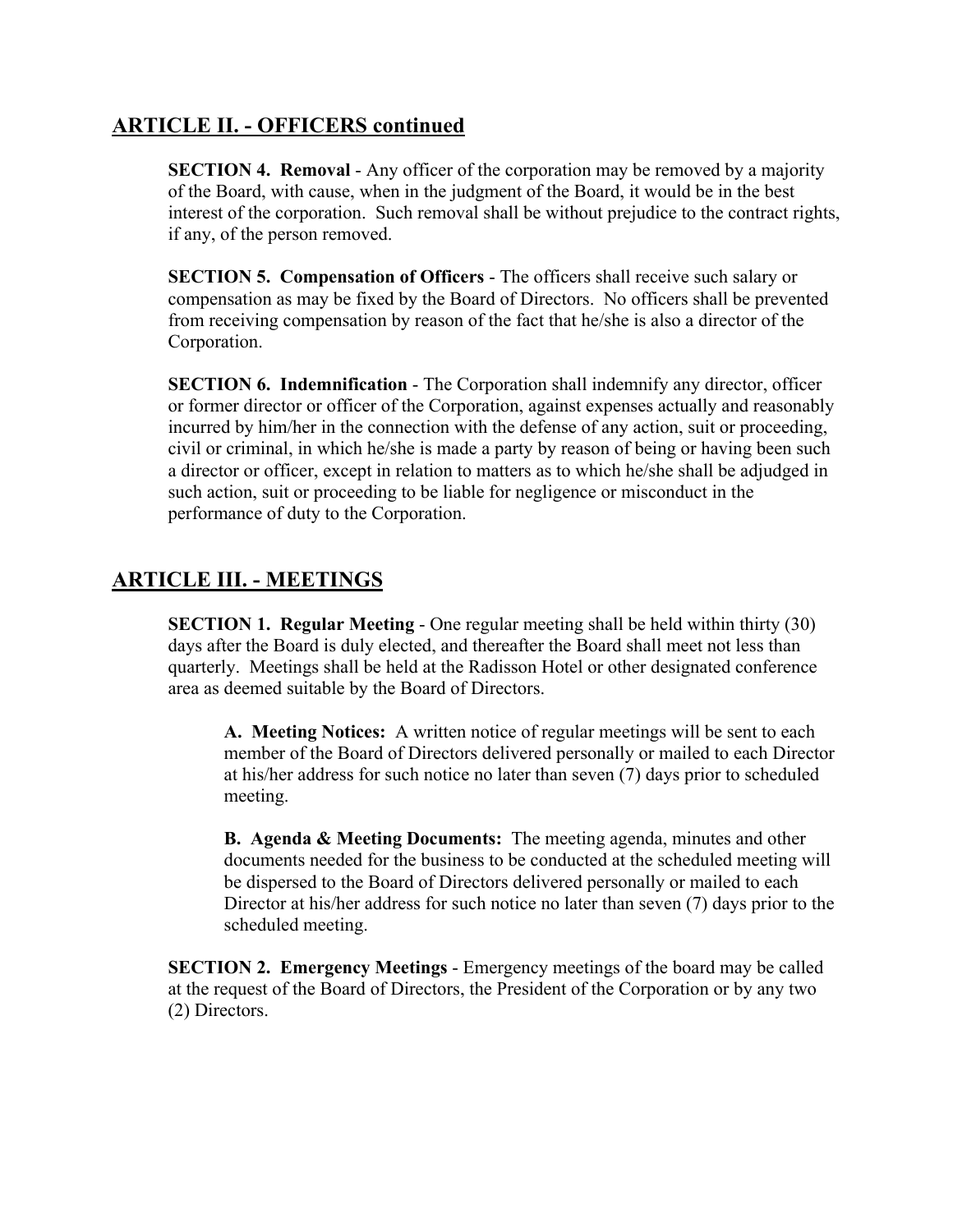## **ARTICLE III. – MEETINGS continued**

**A. Notice of Emergency Meeting:** Notice of any emergency meeting shall be given at least three (3) days prior thereto by written notice, delivered personally or mailed to each Director at his/her address for such notice. Any Director may waive his/her right to notice of any meetings. The business to be transacted at any regular or emergency meeting of the Board of Directors shall be specified in the notice, or waiver of notice, of such meeting.

**SECTION 3. Quorum** - Three (3) Directors shall constitute a quorum for the transaction of business in any regular or emergency meeting. The act of the majority of the Directors present at a meeting at which a quorum is present shall be the act of the Board. If less than a majority of the Directors are present at any meeting, a majority of the Directors present may adjourn the meeting from time to time without further notice.

**SECTION 4. Order of Business** - The agenda of any regular or emergency meeting of the Board of Directors shall adhere to the Robert's Rules of Order as the commonly accepted procedures for conducting a meeting of the Board of Directors.

**SECTION 5. Voting** - The business to be transacted at any regular or emergency meeting of the Board of Directors shall be put in the form of a motion by a Director, duly seconded by another Director and voted on by all Directors. If the vote is a majority of the Directors present, and a quorum of Directors are present, the motion will pass. If the vote is less than a majority of the Directors present, the motion will fail.

## **ARTICLE IV - REPORTING**

**SECTION 1. Agenda** - Agenda items will be in a consistent format as established by the Board of Directors.

**SECTION 2. Minutes** - Minutes will be typed and in a consistent format designed to generate the most informative record of the regular or emergency meetings of the Board of Directors.

**SECTION 3. Meeting Documents** - Handouts, reports, memoranda and the like may be attached to the minutes or may be kept separately, provided that all materials can be identified to the meeting in which they were presented.

**SECTION 4. Reports to the Oneida Business Committee** - The Corporation shall file reports Quarterly which shall describe (1) the business done and intended to be done by the Corporation; (2) material changes and developments since the last report in the business described, including a description of competitive conditions, research and development activities; (3) any material pending legal proceeding to which the Corporation is a party; and (4) unaudited financial statements which clearly represent the operational performance of the Corporation or reports as requested with the Oneida